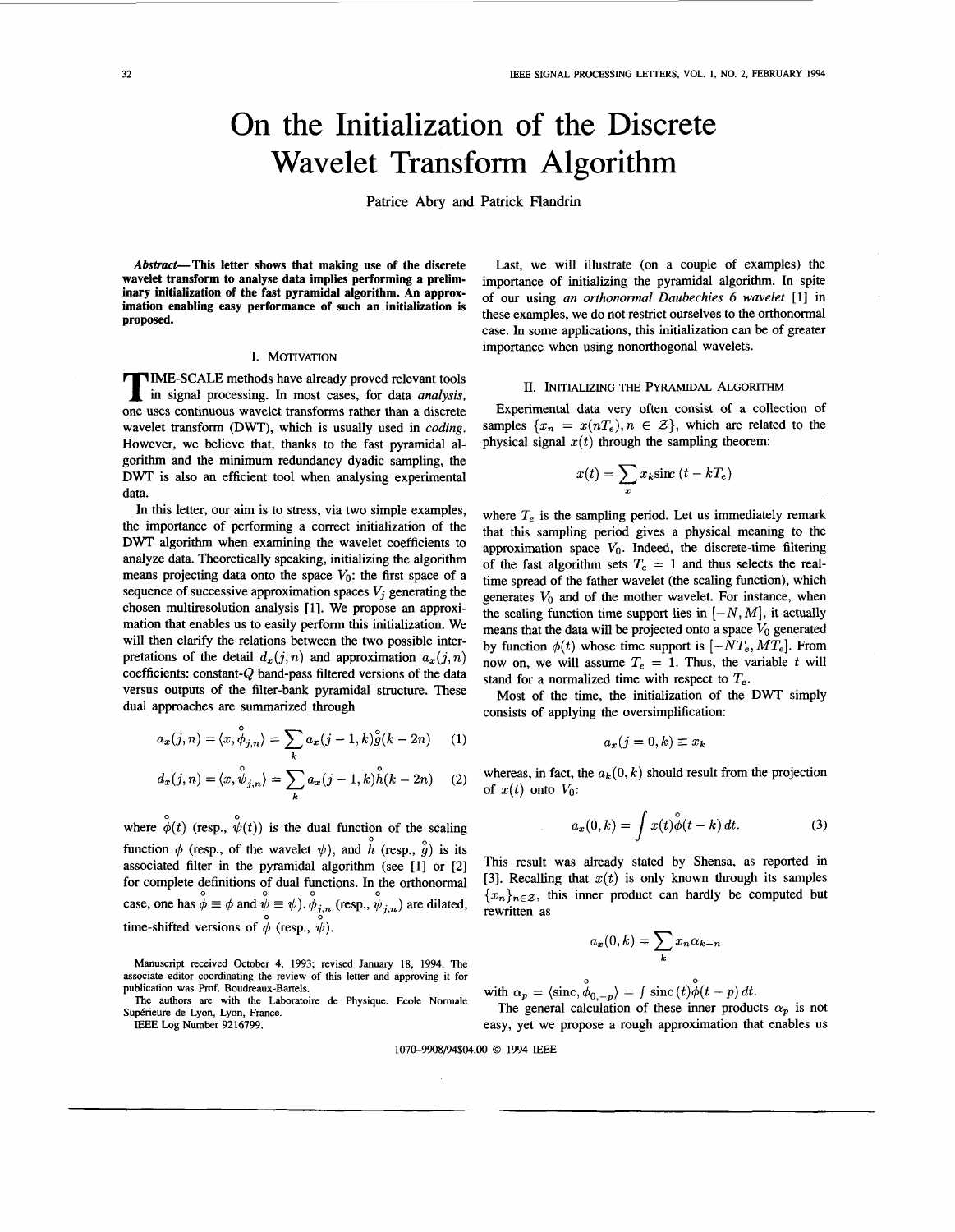to estimate them. The examples of the next sections tend to prove that this approximation is valid. One can rewrite  $\alpha_n$  as

$$
\alpha_p = \int \overset{\circ}{\Phi}(\nu) \exp(-2i\pi\nu p) \Pi_1(\nu) d\nu
$$

where  $\Phi(\nu)$  and  ${\{\Pi_1(\nu) = 1, \text{ if } 0 \leq |\nu| \leq 1/2, \text{ and } 0\}}$ elsewhere} are the Fourier transforms of  $\phi(t)$  and sinc  $(t)$ , respectively. One then sees that neglecting the behavior of  $\Phi(\nu)$  for  $|\nu| \ge 1/2$  enables us to assimilate sinc(t) to a Dirac function within the integral. Thus,  $\alpha_p$  simplifies to  $\alpha_p \simeq \phi(-p)$ . It follows that  $a_x(0, k)$  reads *0 0* 

$$
a_x(0,k) \simeq \sum_n x_n \overset{\circ}{\phi}(n-k). \tag{4}
$$

The quality of this approximation can be examined in Fig. 1. A very good approximation of the time-shape of  $\phi(t)$  can be obtained as the impulse response of the filter  $\hat{h}$  convolved with itself a large number of times. One then simply needs to collect the samples  $\{\phi(p) = \phi(t = p)\}_{p \in \mathcal{Z}}$  to perform the approximate initialization of **(4).** 

We will show, using examples, that initializing the algorithnm with (4) rather than with the samples  $\{x_n\}$  makes an important difference. 'Let us note that these modifications would be useless in the case of scaling functions whose time support is  $-1 \le t \le 1$ , (e.g., the Haar wavelet or splines of order 0 or 1). Let us also remark that initializing the  $a_r(0, k)$ is of minor importance when dealing with largely oversampled data  $x(t)$ . This is straightforward from the definition (see (3)) and reasoning among the same line.

### III. EXAMPLE 1: ANALYZING A DIRAC FUNCTION

Let us imagine that the data to be analyzed reads  $x(t)$  = Set us imagine that the data to be dimensioned to  $\delta(t - t_0)$ . Then, one has:  $d_{\delta}(j, k) = \psi_{j,k}(t_0)$ . The output coefficients of the pyramidal algorithm are plotted in Fig. 2. When no initialization was made (top), one can see that the *derail* signals do not correspond to samples of any dilated version of  $\hat{\psi}$ , which can be checked by direct numerical comparison. On the contrary, when the initialization has been performed (bottom), one perfectly recognizes the samples of dilated versions of  $\psi$ , which is the theoretical result expected from the inner product in (2). Therefore, this example shows that the two approaches of (1) and (2) are well meeting only when the proposed initialization of the  $a_x(0, k)$  is performed. Furthermore, if one is interested in locating, in the data, transient events, (modeled by a Dirac impulse) to be detected from the  $d_x(j, k)$ , it is clear from Fig. 2 that an incorrect initialization is responsible for an incorrect location estimation. Indeed, the maximum of  $|d_x(j, k)|$  at scale *j* neither coincide in time with that of another scale or with the location of the Dirac impulse. This lack of coincidence will therefore be a serious drawback when detecting transients from time-aligned maxima, whereas initializing the DWT will ensure a time coincidence of the impulse and the maxima of the  $|d_x(j, k)|$ through scales. *0* 



**Fig. 1. Fourier transforms of the scaling functions associated with Daubechies3 wavelet (top) and Daubechies6 wavelet (bottom). The shape of the ideal low-pass filter has been superimposed. The higher the degree of regularity, the** better **the quality of the approximation (most of the energy**  lies within  $|\nu| \leq 1/2$ .

In Fig. 2, one also sees that the values taken by the  $d_x(j, k)$ remain the same from scale to scale, but one should note that this is so only because the Dirac function was located at *Q good position* on the dyadic grid. If it had not been so well located, one would still have had samples of a dilated wavelet, but the reference position of the sampling would have changed with scale. Yet, initializing the pyramid still ensures the correspondence of (1) and **(2),** and this is the crucial point.

## Iv. **EXAMPLE 2: ANALYZING A WAVELET**

Let us now use another striking example:  $x(t) = \psi_{j0,k0}(t)$ . Let us assume orthonormality of the  $\{\psi_{j,k}(t)\}\;$ ; then, one has elsewhere. The wavelet coefficients computed by the pyramidal algorithm are displayed in Fig. 3. When no initialization is made, one gets  $d_{\psi_{j0,k0}}(j,k)$ , which are significantly different from 0 for scales  $j \neq j_0$  and locations  $k \neq k_0$ . On the contrary, initializing the  $a_x(0, k)$  results in one large coefficient at the  $d_{\psi_{j0,k0}}(j,k) = 1$  when  $(j,k) = (j_0, k_0)$ , and  $d_{\psi_{j0,k0}}(j,k) = 0$